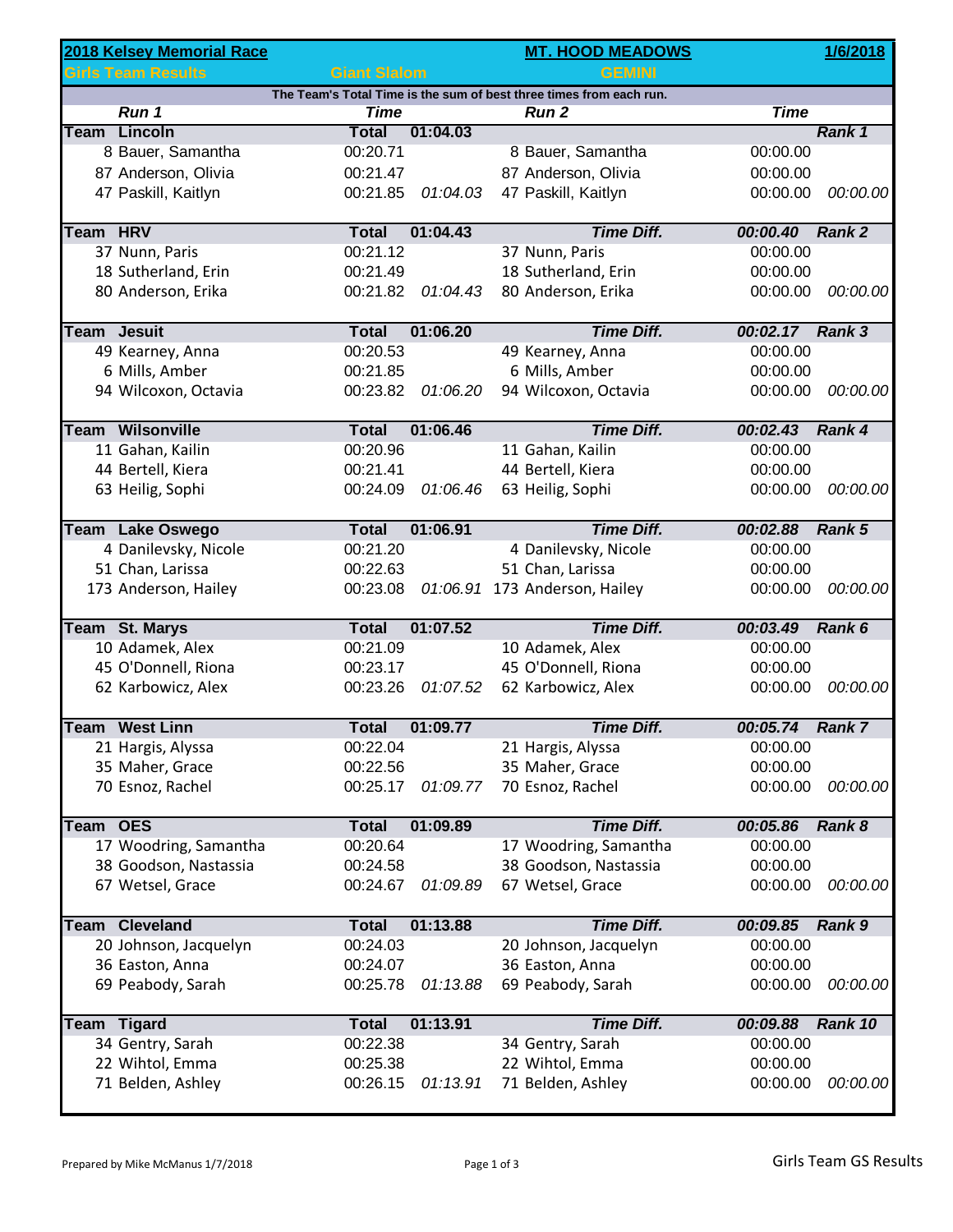|             | <b>Team The Dalles Grp</b> | <b>Total</b> | 01:14.80   | <b>Time Diff.</b>          | 00:10.77 Rank 11 |                                  |
|-------------|----------------------------|--------------|------------|----------------------------|------------------|----------------------------------|
|             | 9 Gragg, Madeline          | 00:23.05     |            | 9 Gragg, Madeline          | 00:00.00         |                                  |
|             | 61 Klindt, Addie           | 00:25.86     |            | 61 Klindt, Addie           | 00:00.00         |                                  |
|             | 46 Ervin, Petra            | 00:25.89     | 01:14.80   | 46 Ervin, Petra            | 00:00.00         | 00:00.00                         |
|             |                            |              |            |                            |                  |                                  |
|             | <b>Team Lakeridge</b>      | <b>Total</b> | 01:15.13   | <b>Time Diff.</b>          | 00:11.10         | Rank 12                          |
|             | 43 Achord, Jenna           | 00:23.59     |            | 43 Achord, Jenna           | 00:00.00         |                                  |
|             | 12 Achcar-Winkels, Sabrina | 00:25.40     |            | 12 Achcar-Winkels, Sabrina | 00:00.00         |                                  |
|             | 64 Milionis, Talia         | 00:26.14     | 01:15.13   | 64 Milionis, Talia         | 00:00.00         | 00:00.00                         |
|             |                            |              |            |                            |                  |                                  |
|             | <b>Team Tualatin</b>       | <b>Total</b> | 01:16.78   | <b>Time Diff.</b>          | 00:12.75         | Rank 13                          |
|             | 13 Juliana, Isabel         | 00:22.84     |            | 13 Juliana, Isabel         | 00:00.00         |                                  |
|             | 82 Jost, Megan             | 00:26.35     |            | 82 Jost, Megan             | 00:00.00         |                                  |
|             | 65 Tippet, Caylum          | 00:27.59     | 01:16.78   | 65 Tippet, Caylum          | 00:00.00         | 00:00.00                         |
|             |                            |              |            |                            |                  |                                  |
|             | <b>Team Sandy</b>          | <b>Total</b> | 01:17.30   | <b>Time Diff.</b>          | 00:13.27 Rank 14 |                                  |
|             | 54 Logan, Emma             | 00:24.04     |            | 54 Logan, Emma             | 00:00.00         |                                  |
|             | 92 Izer, Molly             | 00:26.28     |            | 92 Izer, Molly             | 00:00.00         |                                  |
|             | 1 Torkelson, Taylor        | 00:26.98     | 01:17.30   | 1 Torkelson, Taylor        | 00:00.00         | 00:00.00                         |
|             |                            |              |            |                            |                  |                                  |
|             | <b>Team Wilson</b>         | <b>Total</b> | 01:22.15   | <b>Time Diff.</b>          | 00:18.12         | Rank 15                          |
|             | 48 Donnerberg, Carmen      | 00:26.12     |            | 48 Donnerberg, Carmen      | 00:00.00         |                                  |
|             | 59 Freeman, Ursa           | 00:27.70     |            | 59 Freeman, Ursa           | 00:00.00         |                                  |
|             | 7 Newgard, Josie           | 00:28.33     | 01:22.15   | 7 Newgard, Josie           | 00:00.00         | 00:00.00                         |
|             |                            |              |            |                            |                  |                                  |
|             | <b>Team Sunset</b>         | <b>Total</b> | 01:23.20   | <b>Time Diff.</b>          | 00:19.17 Rank 16 |                                  |
|             | 25 Pearce, Megan           | 00:24.06     |            | 25 Pearce, Megan           | 00:00.00         |                                  |
|             | 73 Snell, Shaena           | 00:26.35     |            | 73 Snell, Shaena           | 00:00.00         |                                  |
|             |                            |              |            |                            |                  |                                  |
|             | 75 Goetsch, Sadie          | 00:32.79     | 01:23.20   | 75 Goetsch, Sadie          | 00:00.00         |                                  |
|             |                            |              |            |                            |                  |                                  |
|             | <b>Team Southridge</b>     | <b>Total</b> | 01:25.95   | <b>Time Diff.</b>          | 00:21.92         | 00:00.00<br>Rank 17              |
|             | 2 Hopkins, Mia             | 00:27.78     |            | 2 Hopkins, Mia             | 00:00.00         |                                  |
|             | 55 Director, Charlotte     | 00:28.21     |            | 55 Director, Charlotte     | 00:00.00         |                                  |
|             | 52 Wagner, Zoe             | 00:29.96     | 01:25.95   | 52 Wagner, Zoe             | 00:00.00         |                                  |
|             |                            |              |            |                            |                  |                                  |
|             | Team Newberg               | <b>Total</b> | 01:26.20   | <b>Time Diff.</b>          | 00:22.17         | 00:00.00<br>Rank 18              |
|             | 23 Hartnell, Corin         | 00:23.89     |            | 23 Hartnell, Corin         | 00:00.00         |                                  |
|             | 72 Ortloff, Kate           | 00:27.05     |            | 72 Ortloff, Kate           | 00:00.00         |                                  |
|             | 106 Moen, Taylor           | 00:35.26     |            | 01:26.20 106 Moen, Taylor  | 00:00.00         |                                  |
|             |                            |              |            |                            |                  |                                  |
|             | <b>Team Westview</b>       | <b>Total</b> | 01:29.29   | <b>Time Diff.</b>          | 00:25.26         | Rank 19                          |
|             | 29 Falconer, Jasmine       | 00:27.19     |            | 29 Falconer, Jasmine       | 00:00.00         |                                  |
|             | 74 Chen, Tracie            | 00:29.72     |            | 74 Chen, Tracie            | 00:00.00         |                                  |
|             | 31 Han, Kelly              | 00:32.38     | 01:29.29   | 31 Han, Kelly              | 00:00.00         |                                  |
|             |                            |              |            |                            |                  |                                  |
| <b>Team</b> | Aloha                      | <b>Total</b> | <b>DNF</b> | <b>Time Diff.</b>          |                  | Rank 99                          |
|             | 66 Carrington, Jeanine     | 00:33.46     |            | 66 Carrington, Jeanine     | 00:00.00         |                                  |
|             | 40 Gardiner, Hannah        | 00:35.02     |            | 40 Gardiner, Hannah        | 00:00.00         |                                  |
|             | 15 Johnson, Katie          | No Time      | 01:08.48   | 15 Johnson, Katie          | 00:00.00         | 00:00.00<br>00:00.00<br>00:00.00 |